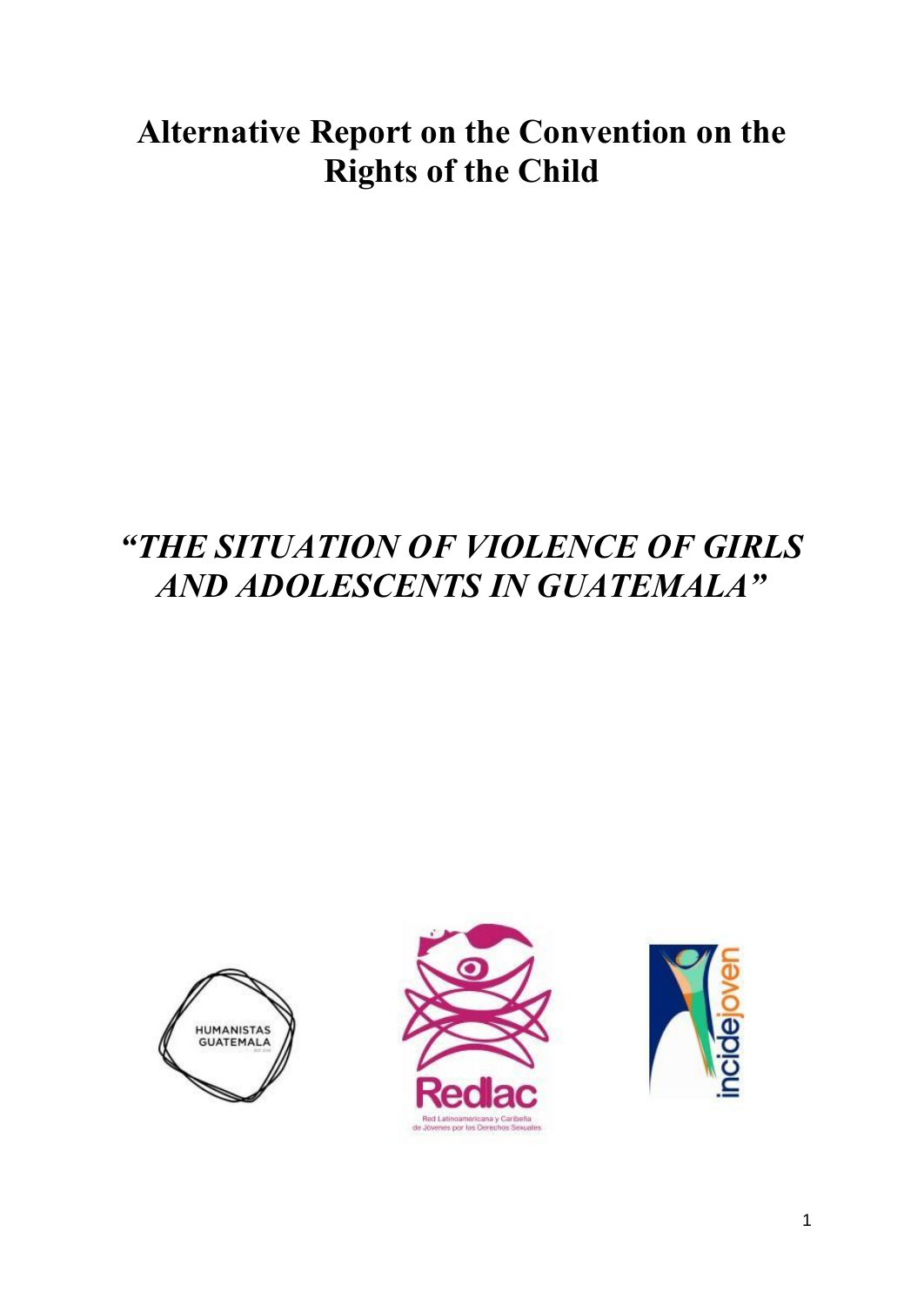#### **INTRODUCTION**

1. Asociación Red de Jóvenes para la Incidencia Política –INCIDEJOVEN- (The Youth Network for Political Advocacy), as a member of Red Latinoamericana y Caribeña de Jóvenes por los Derechos Sexuales (The Latin American and Caribbean Youth Network for Sexual Rights)–RedLAC-, in association with Asociación Guatemalteca de Humanistas Seculares, ONG (The Guatemalan Association of Secular Humanists), who work for the promotion and defense of sexual and reproductive rights of adolescents and young people and for the respect of the secularity of the State in Guatemala, present the following report in the framework of the 77th period of meetings of the Committee on the Rights of the Child in order to demonstrate the conditions of violence in which the girls and adolescent women of Guatemala live in. This report seeks to analyse the various manifestations of this violence, and the lack of an efficient response by the State to address structural problems, which have led to tragedies, such as the events of the children's home; Hogar Virgen de la Asunción. Moreover, it will emphasize the existing link between the violence and forced pregnancies and forced maternities and the lack of access to Comprehensive Sexuality Education (CSE).

2. Girls and adolescent women in Guatemala are constantly facing violence, in its various manifestations: physical, sexual, psychological, economic, structural and symbolic violence and in the worst of cases, with femicide. This is the result of a history marked by a system with profoundly patriarchal and racist roots, which places women in a subordinated and discriminatory position, naturalizing and making invisible the violence that they are subjected to and placing them into the private sphere, which limits their mobility and actions merely to the domestic domain, assigning them with household chores and to reproductive functions and thereby limiting their development, life plans and their participation in other environments.

3. It is important to mention that the violence that is exercised against the girls and adolescents in the country places them in an especially vulnerable position because they are confronted with various problems related to the full exercise of their human rights, such as the lack of access: to comprehensive sexuality health services, differentiated by age, to a secular and scientific Comprehensive Sexuality Education (CSE) based on human rights and the lack of opportunities to comprehensive development due to being forced to assume forced pregnancies and forced maternities, which affect their entire life cycle.

4. In 2017, from January to July, 35,823 births given by girls and adolescent women between 10 and 19 years of age were registered in the country (OSAR, 2017) and it has been estimated that one in every five adolescent girls, between the age of 15 and 19, have once been or are currently pregnant, moreover, 6 percent of girls under the age of 14 are or have once been pregnant (ENSMI, 2015: 17). This data, in itself highly worrying, is further worrying because these pregnancies are increasing and according to varying studies, they are strongly linked to sexual violence (Mujeres Transformando el Mundo, 2014). Furthermore, child and teenage pregnancies are evidence of the appropriation of the female bodies and the general understanding in the society of maternity as an obligatory social mandate. It is also worth mentioning that these forced pregnancies constitute one of the main reasons for school abandonment and maternal death.

5. According to multiple studies, Comprehensive Sexuality Education, when effectively implemented, can: increase the knowledge and the handling of scientifically accurate information on sexuality, clarify and consolidate positive values and attitudes, which are projected in social relations, strengthen the necessary capabilities in decision-making and the ability to act according to those decisions, improve the communication with the parents and other adults of confidence, and contribute to the improvement of the quality of education , since it is based on human rights and because it has cultural pertinence and social relevance (UNESCO, 2010). As the paragraph 47 of the Rapporteur on Torture and Other Cruel, Inhuman or Degrading Treatment clearly states "Access to information on reproductive health is essential for a woman to exercise her reproductive autonomy, and her rights to health and physical integrity."

6. Guatemala has national and international regulatory framework, which obligates the State to implement Comprehensive Sexuality Education (CSE) and to guarantee the full development of girls and adolescents and a dignified life. These mandates are incorporated in, among others: Ley de Desarrollo Social (Law of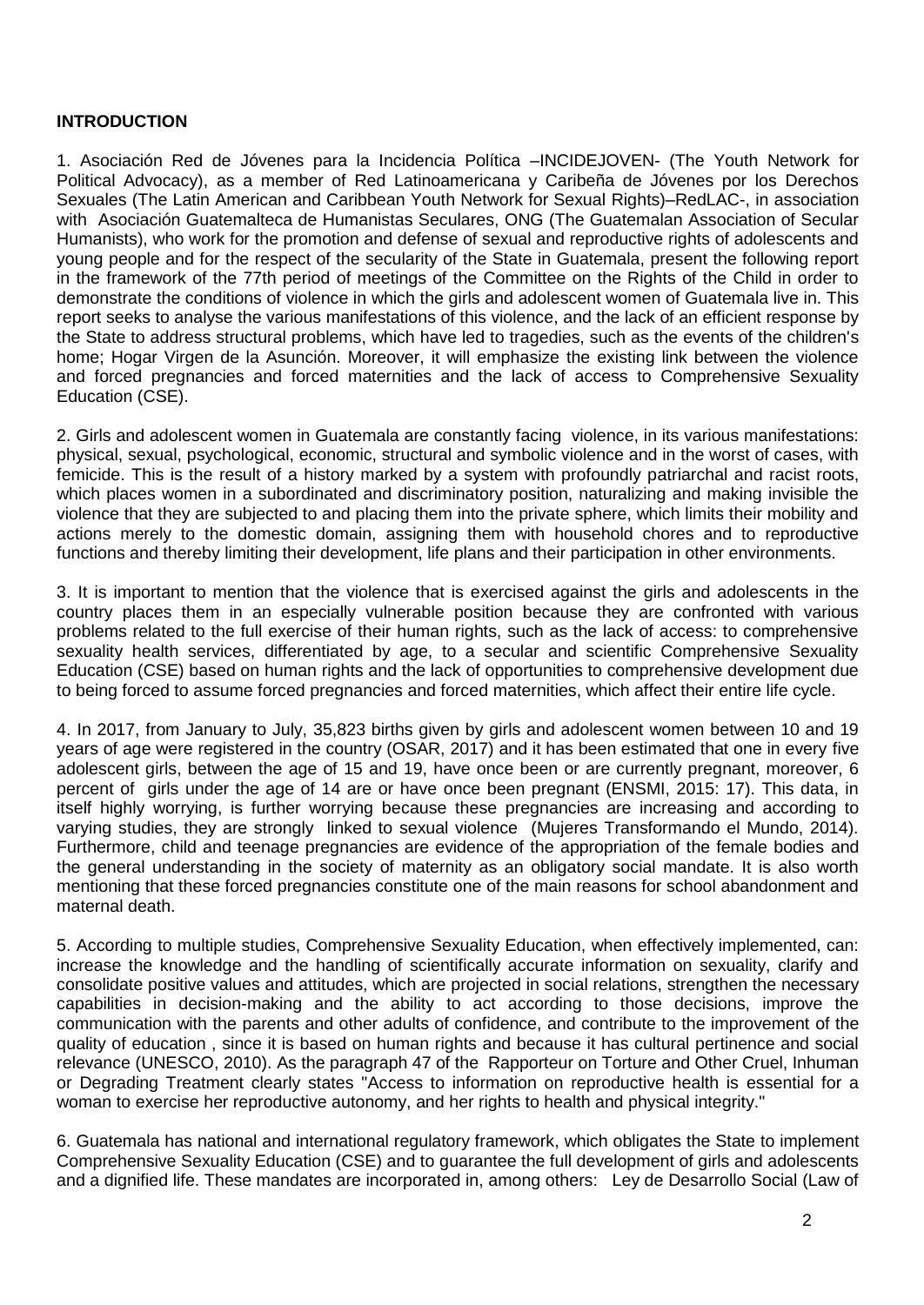Social Development); Ley de Acceso Universal y Equitativo de Servicios de Planificación Familiar and Programa Nacional de Salud Reproductiva (The Law of Universal and Equal Access to Family Planning Services and the National Program of Reproductive Health) ; Ley de Maternidad Saludable; (The Law of a Healthy Maternity); Ley General para el Combate del Virus de Inmunodeficiencia Humana -VIH- y del Síndrome de Inmunodeficiencia Adquirida -SIDA- y de la Promoción, Protección y Defensa de los Derechos Humanos ante el VIH/SIDA (The General Law Against HIV/AIDS and the Promotion, Protection and Defense of Human Rights in front of VIH/AIDS); The Convention on the Elimination of All Forms of Discrimination against Women -CEDAW-; The Beijing Declaration and Platform for Action; International Conference on Population and Development -ICPD-; Montevideo Consensus and Law to Prevent Sanction and Eradicate Intra-Family Violence. However, the State has failed to implement these commitments in an adequate manner and therefore does not guarantee these rights.

7. The State of Guatemala does not have a comprehensive response or the political will to address the problems that affect the lives of the girls and adolescent women in the country. This is made evident by the lack of an efficient system of protection that would guarantee their access to exercise their rights. The failure of the State to protect them has been demonstrated on various occasions, including the most recent tragedy that occured on the 8th of March of 2017 in the children's home Virgen de la Asunción where 43 adolescent girls and women died due to a fire. These events took place following a series of complaints by the girls who had been victims of a spectrum of violations against their fundamental rights inside the children's home, which was under the responsibility of the State. A further instance demonstrating the lack of commitment of the State towards women's rights is the sentence given by the Supreme Court of Justice on December 12th, 2017 which prohibits the distribution of the manual: Human Rights, Sexual and Reproductive Rights and Care for Pregnancies in Girls and Adolescents made by the Human Rights Ombudsman (Procuraduría de los Derechos Humanos). It is clear that this sentence responds to the interests of fundamentalist groups who oppose the recognition of sexual and reproductive rights as human rights and these actions increase the vulnerability of girls and adolescents.

## **i. I. VIOLENCE-TORTURE (Articles 2,3,12,16,19,34 of the Convention)**

8. In its periodic report, presented to the Committee on the Rights of the Child in September 2017, the State of Guatemala states that the Secretary of Social Well Being (Secretaría de Bienestar Social -SBS- ): "acts through the axes of prevention, protection and social reintegration to provide adequate attention to children. It works in programs that ensure compliance with the well-being and integral development of children and adolescents, within the framework of the Conventions ratified by Guatemala in the field of human rights." However, the existing statistics on the situation of systematic violations of the human rights of girls and adolescent women show the opposite.

9. In Guatemala every day, an estimated 14,5 people die in violent circumstances and 9,2 percent of the victims are under the age of 18 (UNICEF 2013). 4,7 percent of women report having experienced sexual violence in their childhood (PAHO, 2017) and girls and adolescent women are those most vulnerable to suffer sexual and physical violence. This is reflected in the available statistics, which show that the sexual crimes performed against girl children between the ages of 0 and 6 years are almost at the same level as those committed against boys of the same age. However, the sexual violence suffered by adolescent girls (13 to 17 years old) is significantly higher than the sexual violence suffered by adolescent boys of the same age (PDH, 2017).

10. The data provided by PDH demonstrates the cultural attitudes regarding women and especially adolescent women. It is evident that the female bodies are viewed as male property and the violence that they fall victim to continues to be normalized and made invisible. This is further visible in the cases of girls and adolescent women who are most often vulnerated in their family environment. The data from January 2017 shows this vulnerability and deprotection; 38,66 percent of sexual crimes were performed against adolescent girls between 13 and 17 years of age, 13,02 against girls from 7 to 12 years of age and 5,13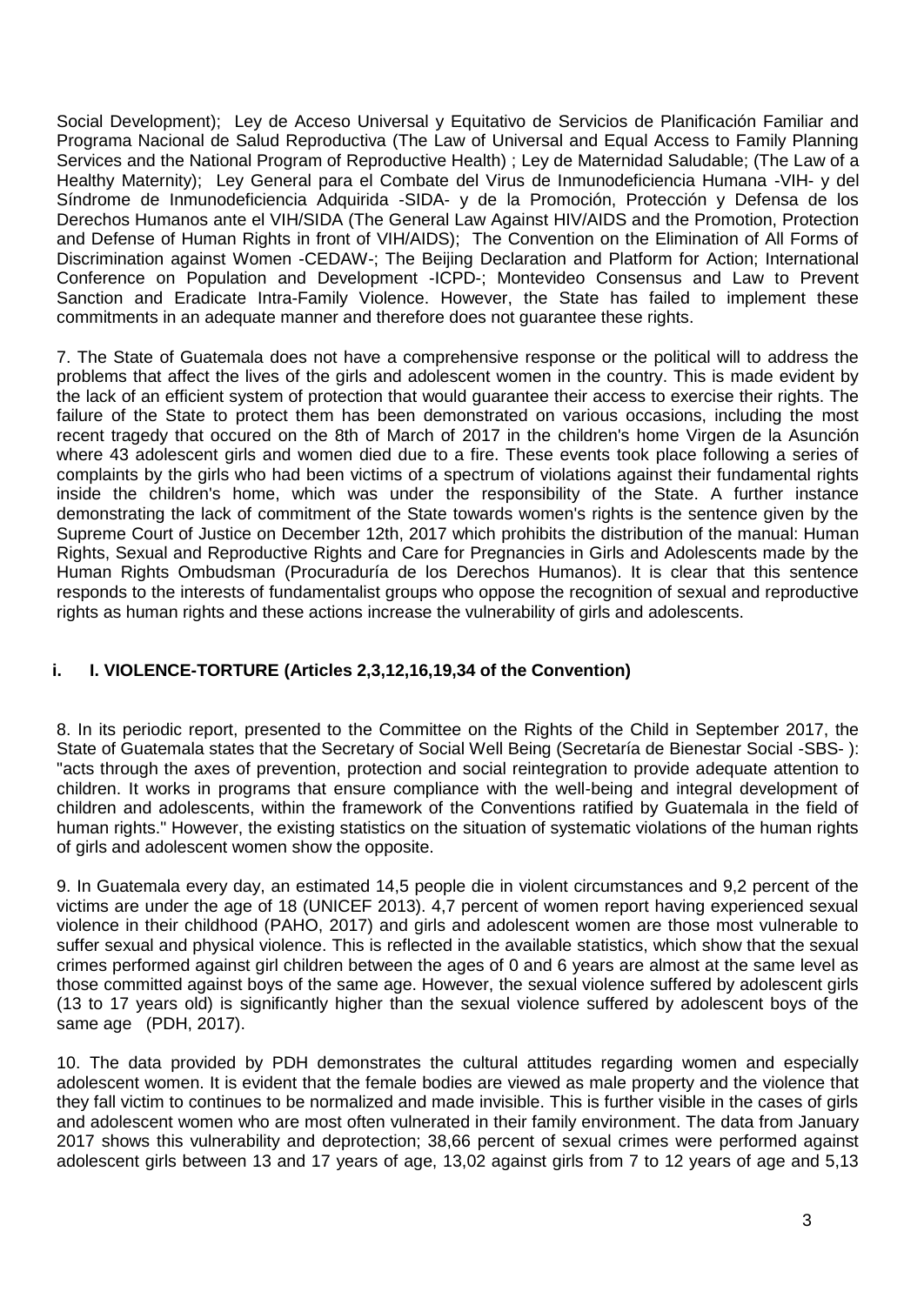against girls between 0 and 6 years of age, meaning over half of the victims of sexual violence were under-aged girls (PDH, 2017).

11. Girls and adolescent women are commonly in a disfavored position within the family. In 2016, 14,000 children were hospitalized for beatings or fractures caused by disciplinary punishments by their parents, mothers and / or caregivers. Forensic doctors also report that many children have been hanged, drowned and even injured to death in these contexts (Trejo, 2017). In 2013 36,170 cases of intrafamilial violence was reported and 3,420 of the victims were between the ages of 15 and 19 years of age (INE, 2017). Despite these alarming statistics, UNICEF estimates that only 25 percent of the violence committed against children and adolescent is registered by the institutions of the justice system and the majority of the cases are not filed due to the lack of confidence in the justice system and the state institutions (Rodríguez, 2014). Moreover, the violence against children is often not viewed as violence due to the authoritarian culture of "machismo" and adultcentrism, furthermore there is a strong social stigma associated with being a victim of intrafamilial violence and for openly opposing it. The victims that dare to speak out against it are often rejected by their families and communities, which contributes to the creation of a "culture of silence" and the victims tend to be left isolated and without the necessary resources (Halvorsen, 2014: 427).

12. UNICEF states that every day 21 legal complaints of child abuse and 19 cases of sexual violence against under-aged girs are registered. In 2013 every month 4 children died due to stray bullets and 35 were made orphans following distinct violent acts. It is clear that the State does not have an efficient system to provide protection for children and adolescents and moreover, it does not have the capacity to punish those responsible for the crimes committed against children and adolescents (Rodríguez, 2014). In 2015, the processes of investigation and prosecution in cases of intrafamilial and sexual violence took, on average, a year and the impunity in these cases continued to be extremely high; from January to October, the Public Ministry (Ministerio Público) received 11,449 reports of physical and sexual violence against women; however, during this same period of time, a mere 527 convictions were issued for sexual or physical violence against women, meaning that only 4,6 percent of these cases resulted in a sentence (UNHCR, 2016: 9). In its report to the Committee, the State of Guatemala reports that from 2009 to 2013 there has been an increase of 43% in the sentences given by Supreme Court of Justice because 1,032 were issued in 2009 and 1,472 in 2013. Despite the fact that the number of sentences has moderately increased, the percentage of impunity in these cases continues to be extremely high and the numbers presented by the State can hardly be described significant.

13. The impunity is not only limited to the cases of violence against girls and adolescents, but is also evident in the cases of femicide; Guatemala has the third highest rates of femicide in the world (9,7/100,000) and the factors contributing to the extreme violence against women are: organized crime, gender-based discrimination, unemployment and the lack of education (Halvorsen, 2011: 426). The statistics provided by UN Women demonstrate that in the year 2013, 748 women lost their lives in situations of violence; on average 2 women died everyday as a consequence of violence and the data presented by the judicial power show an alarming increase as in 2015, 1236 cases of femicide were registered (Comisión Interamericana de Derechos Humanos 2015:112). The femicide rate in the country has increased in the past decade and the majority of the women who lose their lives due to the violence exercised against them because of the fact that they are women are young between 16 and 30 years of age, meaning that the troubling phenomenon of femicides is not merely a reality affecting the adult women in the region but rather a problem that also risks the lives of girls and adolescent women, who constitute the most vulnerable group of the population. Alarmingly, the mortality rate of women is reaching the high levels of the most violent phase of the Armed Conflict (Sanford, 2013: 105 y 108).

14. The femicides, however, should not be understood as isolated events between individuals but rather as a public and political issue. Those responsible for the killings of women are not only the aggressors of these acts, but also the State and the judicial structures due to their failure to punish and investigate these crimes and due to normalizations of the misogyny in the society, permitted by the State. Gender-based violence is not a private issue; it has a social, legal, political and cultural character and it is a manifestation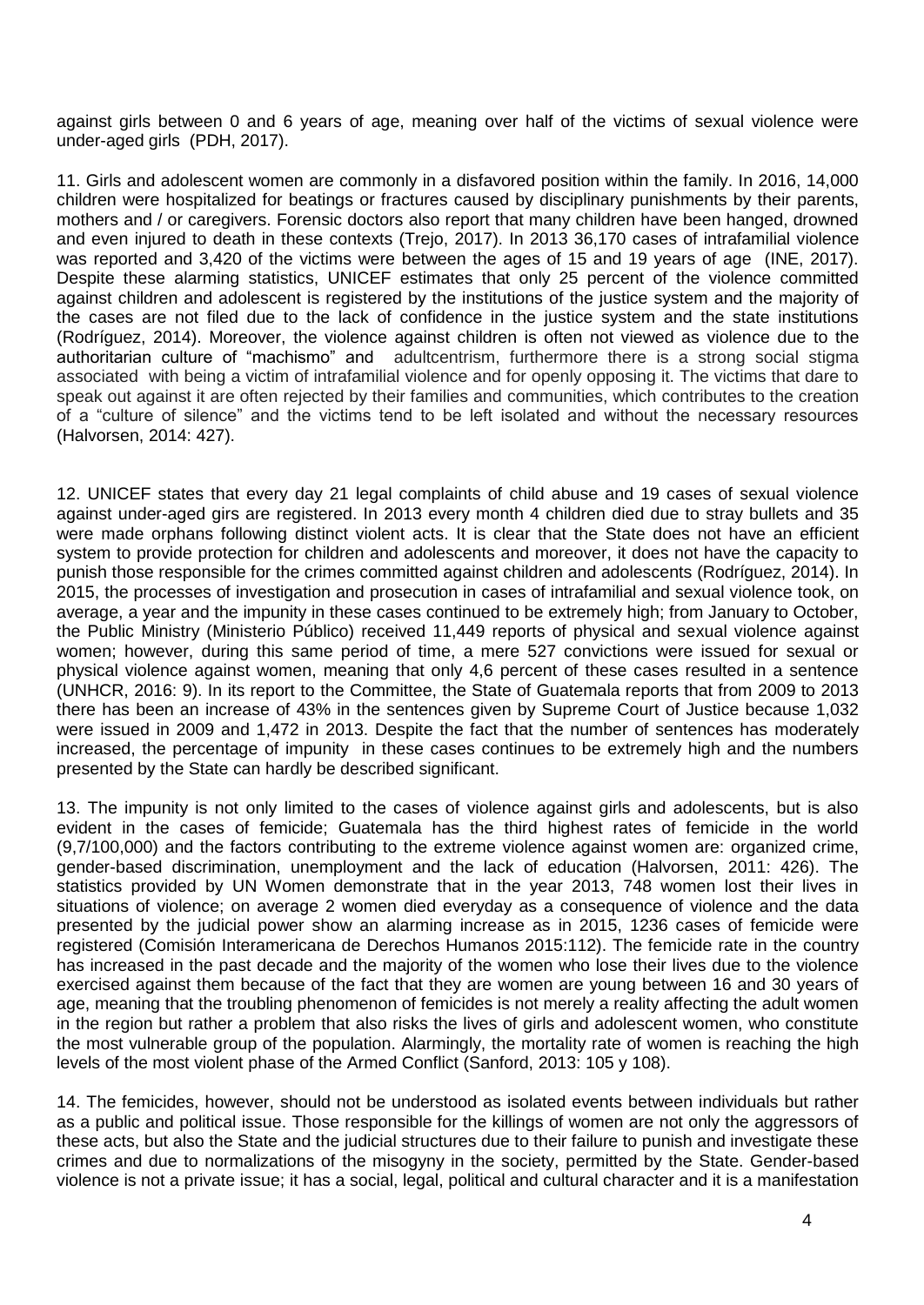of the power relations between the genders. The State of Guatemala is responsible for the high number of femicides occurring in the country due to its commission, tolerance and omission of violent acts against women, especially against young and adolescent women and girls. The femicides continue to exist because the State does not guarantee the right of women and girls to protection (Sanders 2013, 112-113).

15. The violence against women has a negatively accumulating effect on the society; it deprives families of a source of income, it perpetuates poverty and unemployment and puts children at risk of emotional and health problems. Moreover, it taxes the resources of the healthcare system and violates the basic human rights of women and children (Halvorsen, 2011: 426-427).

16. It its report to the Committee, the State of Guatemala mentions that the main laws designed to protect the women, adolescents and girls of the country are: -PINA-, (Ley de Protección Integral de la Niñez y Adolescencia: The Law for Comprehensive Protection of Children and Adolescents) from the year 2003, and the Law against Sexual Violence and Human Trafficking -VET- (Ley Contra la Violencia Sexual y Trata de Personas del año 2009) from the year 2009. However, no reference is made to the Law against Femicide and other forms of Violence against Women (2008), nor to the Law to Prevent Sanction and Eradicate Intrafamily Violence (1996) (Ley para Prevenir Sancionar y Erradicar la Violencia Intrafamiliar (1996)). The approval of these laws marks an important advancement in the recognition of women and girls as subjects of rights, yet these laws have not been fully implemented and applied. For example, the law against femicide has been difficult to implement due to the fact that it is a "special law", meaning that it does not replace the articles on violence against women in the Penal Code but coexists with them (England, 2014: 137). This has caused problems, because some of the procedures related to the prosecution are different in the Penal Code than they are in the law against femicide. These contradictions have caused confusion in the implementation and because of the continuing sexists attitutes, the agents of the justicee system tend to refuse to apply this law. On the other hand the VET law is not a "special law" but rather a revision of some of the articles that were considered sexist in the Penal Code.

17. The legal framework of Guatemala understands violence as an act that involves an aggressor and a victim. However, this focus makes invisible the social conditions, which permit and reproduce the relations of domination. The social context of the normalization of the violence against women, adolescent women and girls has resulted in the tendency of the justice system officials to blame the victim, including girls in their early childhood, for the acts committed against them. Furthermore judges tend to favor other laws and principles, instead of the laws designed to protect women, and refuse to apply those laws in their sentences (Menjívar, Drysdale Walsh, 2016: 14). Moreover, the police receives minimal training in these issues and their capacity to investigate sexual crimes or to assist survivors is extremely limited (UNHCR, 2016: 9).

### **II. FORCED PREGNANCIES AND FORCED MATERNITIES (Articles 3, 6, 13, 14, 17, 23, 28, 29 of the Convention)**

18. The existing obstacles of physical and sexual violence faced by girls, adolescents and women in the access to justice mechanisms are not the only forms that their rights are violated. As expressed by Claudio Cordone of Amnesty International, justice is not merely about the right not to be tortured or to be able to freely express one's views, but justice is also about being able to attend school, have access to drinking water, health and education, and to have guaranteed access to education and maternal health. These rights are fundamental human rights and should be protected by law (Morais Correa, 2014: 345).

19. The State has not shown the political will to guarantee these rights for children and adolescents and as a consequence, the problem of forced pregnancies and maternities, closely linked with the variety of manifestations of violence, continues to increase. In the year 2009, OSAR registered 41,529 births given by girls and adolescents eredbetween 10 and 19 years of age, while in the first six months of 2017, 35,823 births given by the same age-group were registered (osarguatemala.org).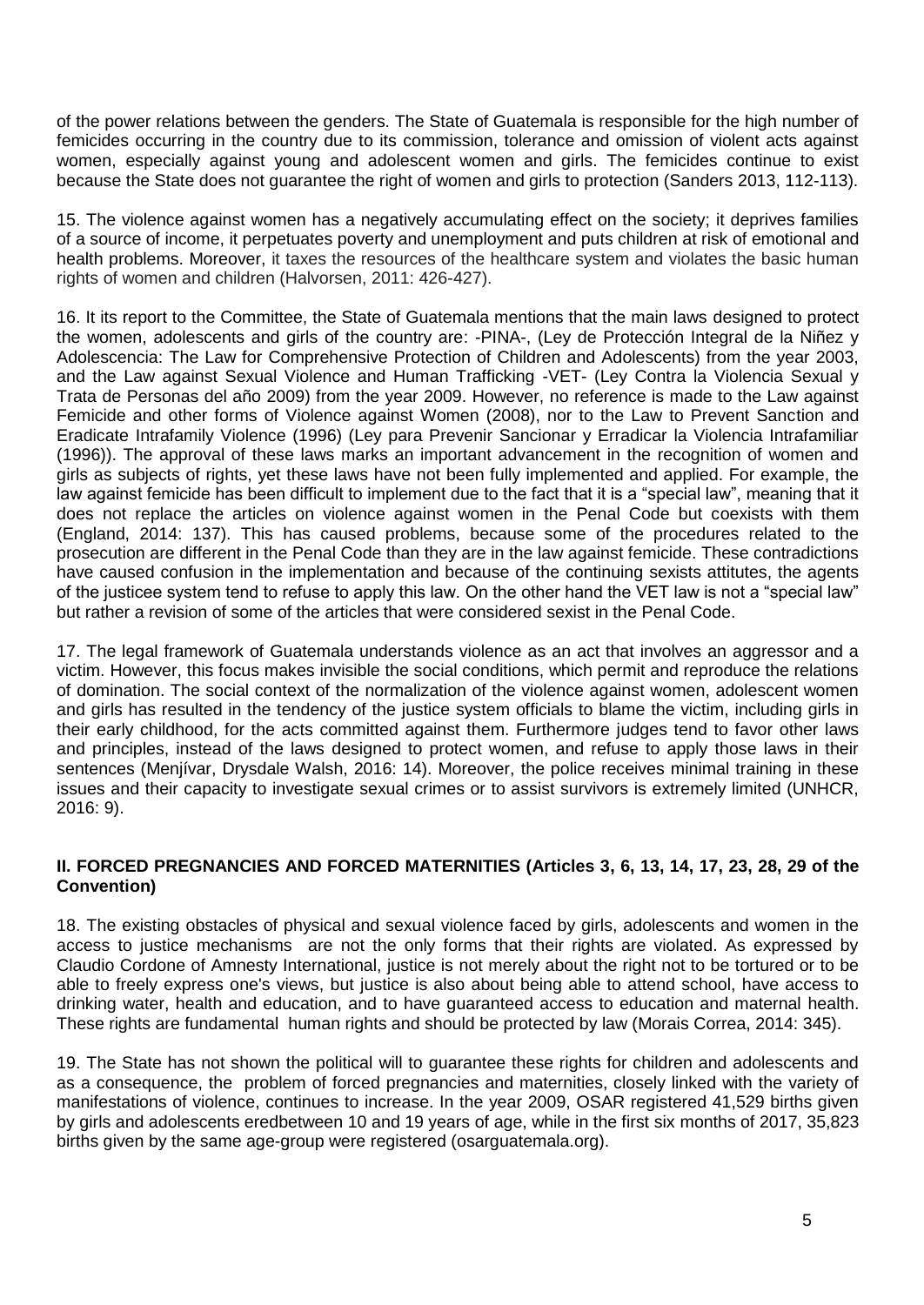20. According to the statistics provided by La Secretaría contra la Violencia, Explotación y Trata de Personas ( The Secretariat against Violence, Exploitation and Human Trafficking),-SVET-, demonstrate that from January to July 2017, there were 1,244 pregnancies of girls under the age of 14, while The Observatory on Sexual and Reproductive Health -OSAR- (Observatorio en Salud Sexual y Reproductiva) reports 1,138 registered births given by girls under 14 years of age in the period of January to June of 2017. Therefore, the data from the different institutions is contradictory and demonstrate the lack availability of reliable statistics. To further elaborate on this point, for example, SVET reports 75 cases of pregnancies of girls under the age of 14 in the department of Guatemala, while OSAR reports 135 of these pregnancies in the same department. Furthermore, it is important to highlight that due to their illegality, abortions are not registered in the country and neither are all of the births given and therefore there is no reliable data on the true number of pregnancies that occur in girls and adolescent women. However, despite the underreporting of these pregnancies, the existing data demonstrates that it is a severe problem and the State must assume its responsibility and take immediate action to create long term, comprehensive policies in order to address this issue, to prevent forced pregnancies and to attend to the needs of those already facing a forced pregnancy, ensuring that they can live a dignified life.

21. In Guatemala, la majority of the pregnancies faced by girls under the age of 14 are the result of sexual violence and four in five of the aggressors are close family members of the victims (Wulfhorst, 2017); putting into evidence the position of vulnerability in which girls and adolescent women live within their family and the perception of their bodies as male possessions. In these cases, a pregnancy tends to be the only physical evidence of the violence that is inflicted upon them in their homes and in the broader society, which begs the following question; "If a pregnancy is the only way to prove the sexual violence, then what is the true number of girls and adolescent women that are victims of sexual violence?"

22. Despite the varying contexts in which child and adolescent pregnancies occur, it is important to highlight some common traits: young bodies are not fully developed to endure the pregnancy process and giving birth without adverse consequences (Boletín de la Organización Mundial de la Salud,2009), moreover, a pregnant girl under the age of 15 is five times more likely to die during their pregnancy than a woman in her 20s, and therefore these pregnancies put the lives and mental and physical health of the girls at risk (OSAR 2017).

23. Besides the existing links between sexual violence and the pregnancies of girls and adolescent women, it is also important to highlight the structural violence that can be said to be the root cause of the problem. Undesired and/or unplanned pregnancies of adolescents are manifestations of the lack of opportunities for the youth in the society and of the persistent inequality between men and women. According to the gender inequality index, in 2014, Guatemala, together with the Republic of Syria, held the 119th place out of 155 countries (UNDP Human Development Reviews). The asymmetric power relations between men and women is illustrated in the following survey; 63 percent of adolescent women between 15 and 19 years of age reported having to ask for the permission of their partners to use contraceptive methods (Guttmacher Institute, 2014) and according to The National Maternal and Child Health Survey (ENSMI- 2008-2009), 81,6 percent of the guatemalan men considered that their wife or partner required their permission to leave the house, 58,9 percent to use contraceptive methods, and 67,0 percent to use the household income (ONU mujeres). Other factors contributing to the problem includes the lack of sexual education and deficient sexual and reproductive health services (Wulfhorst, Independent.co.uk, 2017).

24. In Guatemala, one in every ten adolescent women between 15 and 19 years of age report having had sexual relations (Guttmacher 2014). However, the public policies tend to deny the reality of the sexuality of adolescents (Richardson and Birn, 2011:184). The limited or non-existent investment in sexual and reproductive health by the State has resulted in deficient knowledge on the topics; 55 percent of sexually active, never married, 15 to 19 years old adolescent women have an "unsatisfied need for contraception", meaning that they are not planning on having a child in the next two years but nonetheless, are not using any method of contraception (Guttmacher Institute 2014). Furthermore, studies have shown that there is a lack of knowledge regarding fertility in the menstrual cycle, which is an important indicator of sexual and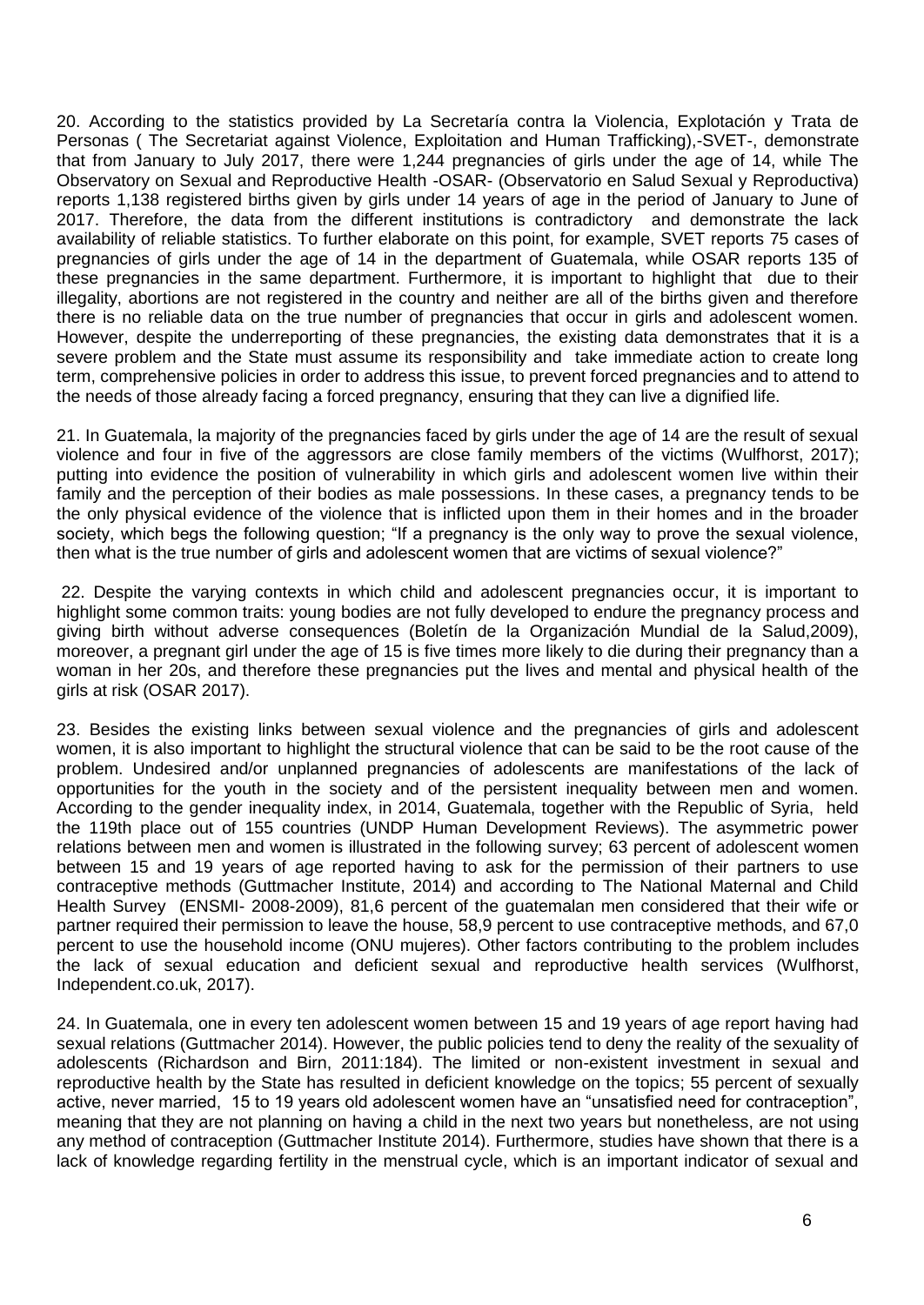reproductive health knowledge. A mere 15 percent of Guatemalan women knew when they were most likely to get pregnant during their menstrual cycle. (Richardson & Birn, 2011: 184).

25. It its report to the Committee, the State of Guatemala fails to profoundly address the issue of forced pregnancies and forced maternities, solely focusing on one aspect of the problem and leaving aside the structural variables. The report mentions the following programs, laws and policies in regard to the issue:The National Plan for the Prevention of Adolescent Pregnancy -PLANEA- promoted by the National Council of Youth -CONJUVE-, the "Friendly Spaces" of the Ministry of Public Health and Social Assistance -MSPAS-, the Healthy Motherhood Law, the Universal Access Law and the Equitable Family Planning Services, as well as the "Protect Me From Pregnancy"- Campaign, promoted by the Observatory on Reproductive Health -OSAR-.

26. The National Plan for the Prevention of Adolescent Pregnancy -PLANEA- establishes an inter institutional mechanism for the prevention of adolescent and child pregnancies, however it does not include indicators that would allow the evaluation of the progress in its implementation. Due to this limitation, a pilot plan of actions is currently being realized in five municipalities of the department of Alta Verapaz, however, this coverage is evidently not wide spread or representative enough. Moreover, it is important to highlight that CONJUVE is not an executive entity, which limits the coverage and the sustainability of PLANEA as a state policy.

27. In its report, in paragraph 15, the State of Guatemala reports that in each municipality there are 338 "Friendly Spaces" provided by the Ministry of Public Health and Social Assistance -MSPAS-. Later in the report, in paragraph 239, a mention is made that 239 "Friendly Spaces" exist in the country, demonstrating contradictions in the information provided in the report. Moreover, the "friendly spaces" do not have a focus on human rights, much less on sexual and reproductive rights. Furthermore, they are informal spaces where a variety of actions, not necessarily related to sexual and reproductive rights, are realized.

28. The State has passed the Law of Healthy Maternity and the Law of Universal and Equal Access to Family Planning, which obligate the State of Guatemala to implement Comprehensive Sexuality Education (CSE) in the educational system at the national level. Currently CSE is not recognized as a human right, despite the fact that providing it is a responsibility of the State established in the Decree 42-2001 of the Law of Social Development (Ley de Desarrollo Social).However, this point is not specified in the National Base Curriculum and the budget assigned to train teachers is insufficient, which impedes its implementation in the educational system.

29. The report of the State refers to the Ministerial Declarations as progress made in the sphere of sexual and reproductive rights (paragraph 236). In the year 2008, in the framework of the XVIII International Conference of HIV, the first Meeting of Ministers of Education and Health in Latin America and the Caribbean was realized, in which the Ministerial Declaration "Prevention with Education" 2008-2015 was signed. In the declaration, the countries commit to integrate Comprehensive Sexuality Education (CSE) in all educational levels and to open up "friendly spaces" for the youth and adolescents. In this context, these actions were monitored by The Mesoamerican Coalition for Integral Education in Sexuality (la Coalición Mesoamericana por la Educación Integral en Sexualidad), which was responsible for the evaluation of the advances made in:the incorporation of CSE in the National Base Curriculum, the elaboration of educational materials for teachers and students, and the incorporation of all the themes, that the full implementation of CSE implies, including the supply of modern contraceptive methods, "friendly spaces" for adolescents and young people, and the fulfillment of the goals of both ministries. Despite these advances, it is clear that there is little political, which is reflected in the limited budgetary expenditure for the implementation on the programs that address nationwide education on sexual and reproductive health and rights.

30. Paragraph 79 of the State's report exclaims that: "The State budget is aimed at improving the living conditions of the entire population, without neglecting any department of the country". However, in the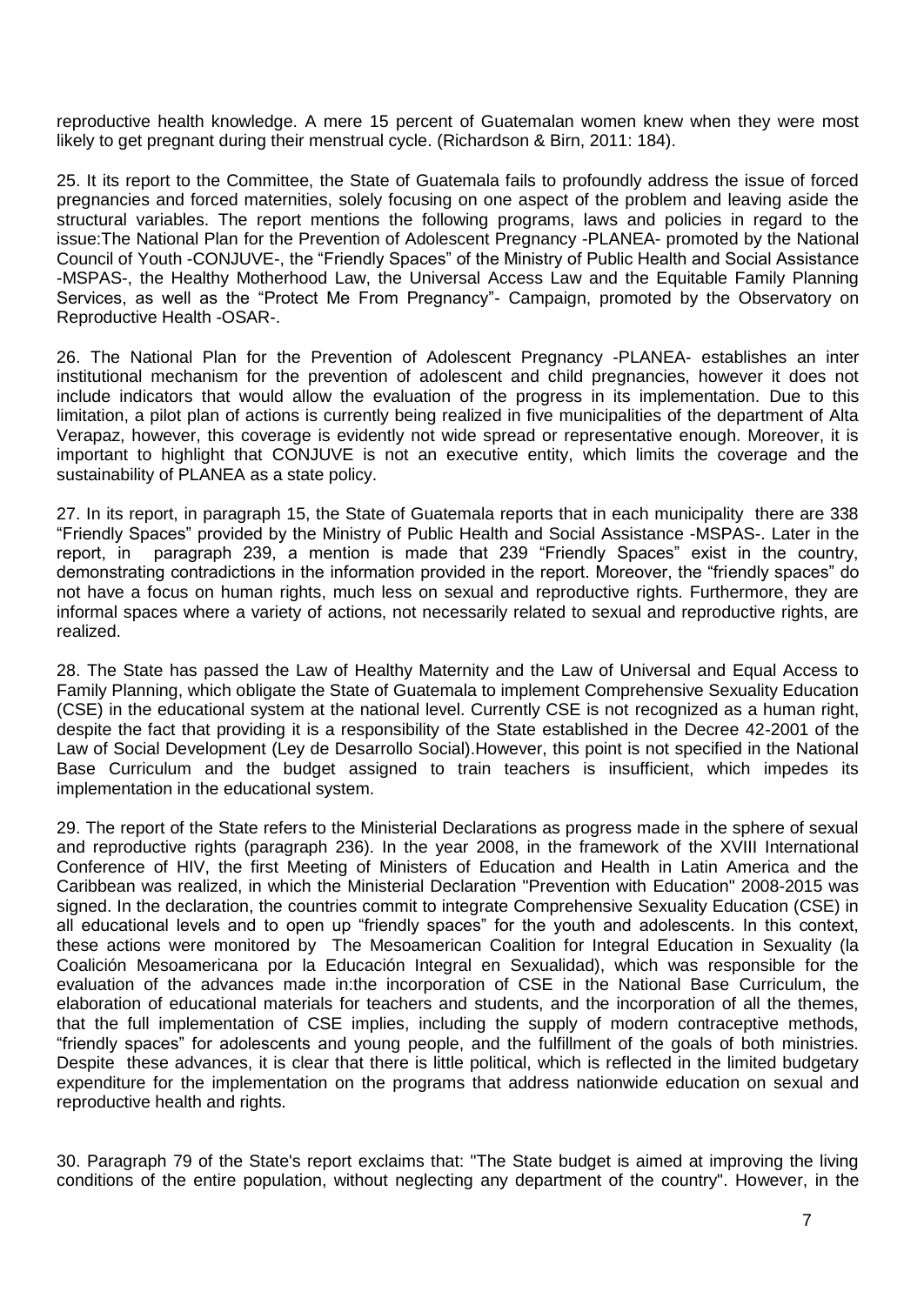evaluation on the implementation of the Declaration revealed that the progress made by the State was moderate due to budgetary difficulties, a low coverage in the implementation and a failure to include all of the themes related to sexual and reproductive rights of adolescents. The low level of improvements achieved following the signing of the Declaration demonstrates the low level of political will to achieve significant changes in the lives of the adolescents of the country.

31. Admittedly, Guatemala has made minor advances in the themes related to the implementation of CSE and sexual and reproductive health, for example designing and printing educational materials, training teachers through the pilot plan in some departments, and working in an inter institutional manner in the framework of the Strategy for Comprehensive Sexuality Education and Prevention of Violence and the National Policy of Promotion and Integral Development of Women (Estrategia de Educación Integral en Sexualidad y Prevención de la Violencia –EIS-PV- y la Política Nacional de Promoción y Desarrollo Integral de la Mujer –PNPDIM-). Unfortunately the progress of these processes have been limited due to the changes in government from 2012 to 2017.

32. Considering the statistics on the situation of the children and adolescents of the country and the failure to fully implement the commitments made, it is evident that the State of Guatemala has not guaranteed the full exercise of their fundamental rights, such as providing them with: protection from the continuum of violence that they are subjected to, access to education and health services, as well as ensuring that they live a dignified life free of discrimination. Due to its failure to prevent, investigate and punish the cases of violence against girls and adolescent women, the State of Guatemala is responsible for maintaining and reproducing a context that permits the naturalization of the continuum of violence. The forced pregnancies and maternities faced by girls and adolescent women should be understood as a consequence of failure of the State to care for its youth and of the neglect of their fundamental rights.

32. The General Comment Number 14 on the right of the child to have his or her best interests assessed and taken as a primary consideration emphasizes that the child's best interests must be considered in all the measures or decisions that affect him or her, both in the public and in the private sphere. Paragraph 4 states the objective of the concept of the child's best interest is both the full and effective enjoyment of all the rights recognized in the Convention and the holistic development of the child. As previously mentioned, the State of Guatemala has created an environment that encourages and normalizes the forced pregnancies and forced maternities of girls and adolescent women due to the failure to implement the programs, policies and laws designed to protect them and therefore is not complying with the principle of the best interest of the child.

33. Abortion in Guatemala is penalized and, according to Article 137 of the Penal Code (1973), it is only allowed in cases where the life of the pregnant woman is in danger, therefore unplanned pregnancies in girls, and adolescents who reach term, can be considered as forced pregnancies and consequently forced maternities, because they do not reflect the autonomous decision on the part of these girls and adolescent women, but rather an imposition on the part of the State because it denies them the access to legal, safe and free abortion services . However, despite the legal restrictions and the moral and social penalization of abortion in the country, it has never stopped being practiced. On the contrary, the situation of girls and adolescents is aggravated by being forced to perform an abortion in clandestine and unsafe conditions, which represent many risks to their health and their life. In fact, it has been shown that restrictive laws in relation to abortion do not contribute to its reduction, but it does, however, contribute to the increase in maternal deaths.

34. Every year, an estimated 65,000 unsafe abortions are performed in Guatemala. It is important to mention that the most affected with this problem are young women living in conditions of poverty and extreme poverty, who do not have the resources to pay for the services of private clinics or to travel abroad to perform an abortion in safe and legal conditions. On the other hand, those who oppose the approval of legal, safe and free abortion in Guatemala, are conservative groups with economic and political power, and the opportunities to pay for a private abortion service and, therefore, are able to ignore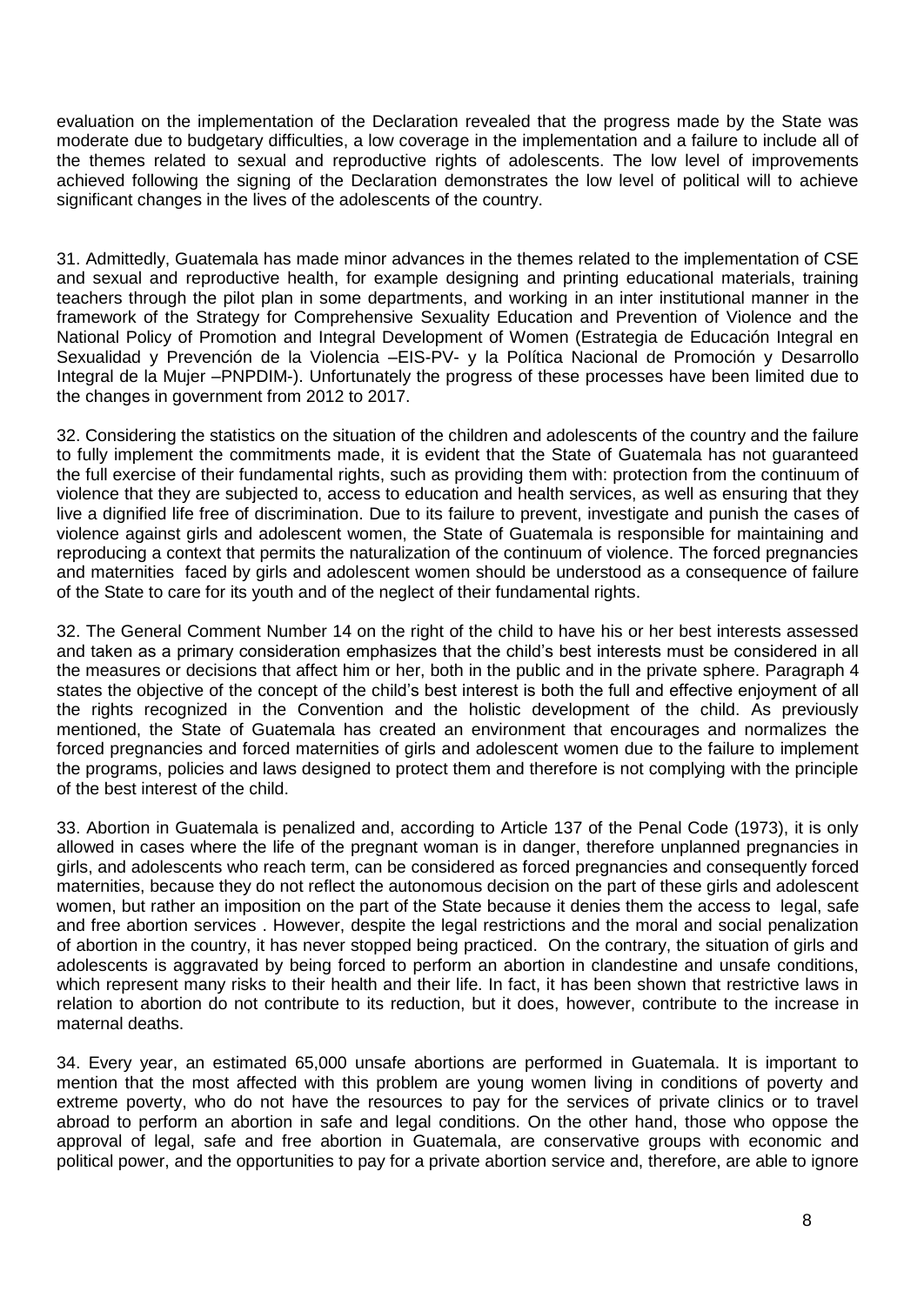the reality of most Guatemalan women (Richardson & Birn, 2011: 189). Furthermore, this context makes a public debate on the topic impossible, which has made abortion a reality that nobody talks about.

35. Despite the risks that a pregnancy presents to the physical and psychological health of girls and adolescent women, the State denies them the option of a legal and safe interruption of their pregnancies, and therefore clearly demonstrating that the best interests of the child are not considered as a priority in state policies. According to Article 36 of the Convention on the Rights of the Child "States Parties shall protect the child against all other forms of exploitation that are detrimental to any aspect of their wellbeing", and upon ratification of the Convention, the State of Guatemala committed itself to ensure that: "No child is subjected to torture or other cruel, inhuman or degrading treatment or punishment." (Article 37); Therefore, to force a girl to give birth and to assume motherhood, despite the risks that it represents to her physical and psychological health, her comprehensive development and life plans, should be considered as torture. However, in Guatemala, girls and adolescents do not have the option to interrupt an unwanted pregnancy because of the penalty that exists in the national legislation, this contravenes the prohibition of torture and ill-treatment, as mentioned in the Office of the Special Rapporteur Against Torture and Others. Cruel and Inhumane Treatment in paragraph 50: limitations on the interruption of a pregnancy are contrary to the prohibition of torture and ill-treatment.

### **III.CHILDREN'S HOME, VIRGEN DE LA ASUNCIÓN (Articles 15,20 and 25 of the Convention)**

36. The State's report highlights that in accordance with the principle of the best interests of the child, the Quality Standards for the care of children in temporary shelters have been implemented, through directing the actions of those in charge, respecting the dignity, security and opinions of the children and adolescents (paragraph 43). The National Council of Adoptions -CNA- through the "Standards" prohibits strong, humiliating, and terrifying disciplinary measures, among others, as stipulated in standard 15, in harmonious coexistence, subsection 2) of NNA Disciplines. Through supervisions in children's homes, the comprehensive development of the population under their care is guaranteed, providing them the proper attention, care and feeding, health and education services and the adequate physical and sanitary conditions. The SBS carries out educational, recreational and vocational guidance and timely stimulation activities aimed at children and adolescents, with the main objective of ensuring the comprehensive development of the population that is reside in the following children's homes:

i) Virgen de la Asunción, housing children from 0 to 18 years old;

ii) Temporary in Quetzaltenango and Zacapa, housing children from 0 to 12 years old;

iii) Integral Shelter and Welfare Center, housing children from 5 to 18 years of age, with mental, moderate, high, severe and profound disabilities, in situations of abandonment and orphanhood. "(Paragraphs 183,194 and 196).

37. The tragedy that occurred on March 8, 2017 at the children's home, Virgen de la Asunción, an institution under the responsibility of the Ministry of Social Welfare, clearly contradicts the above mentioned statement provided by the State and demonstrates the endemic and structural violence against girls, adolescents in the country and the devaluation of their lives by the State and the society.

38. Since 2002 reports of child abuse and sexual and physical violence had been presented in the children's home Vírgen de la Asunción nad between the years 2012 and 2016, the Human Rights Ombudsman had received and passed on 45 reports of abuse in the home to the Public Ministry, which, however, failed to acts upon the received information and the State never did anything in regards to the situation of the children and adolescents under its care. In 2013 various employees of the children's home were found guilty of sexual abuse and in 2016, a judge from the Family Court found that the practises of the children's home, including punishments resembling torture, violated the human rights of the girls and adolescents (Goldman, 2017). As stated by one of the neighbors, "Anyone who lives around here, knows that that place is like hell." (Nómada, 2017)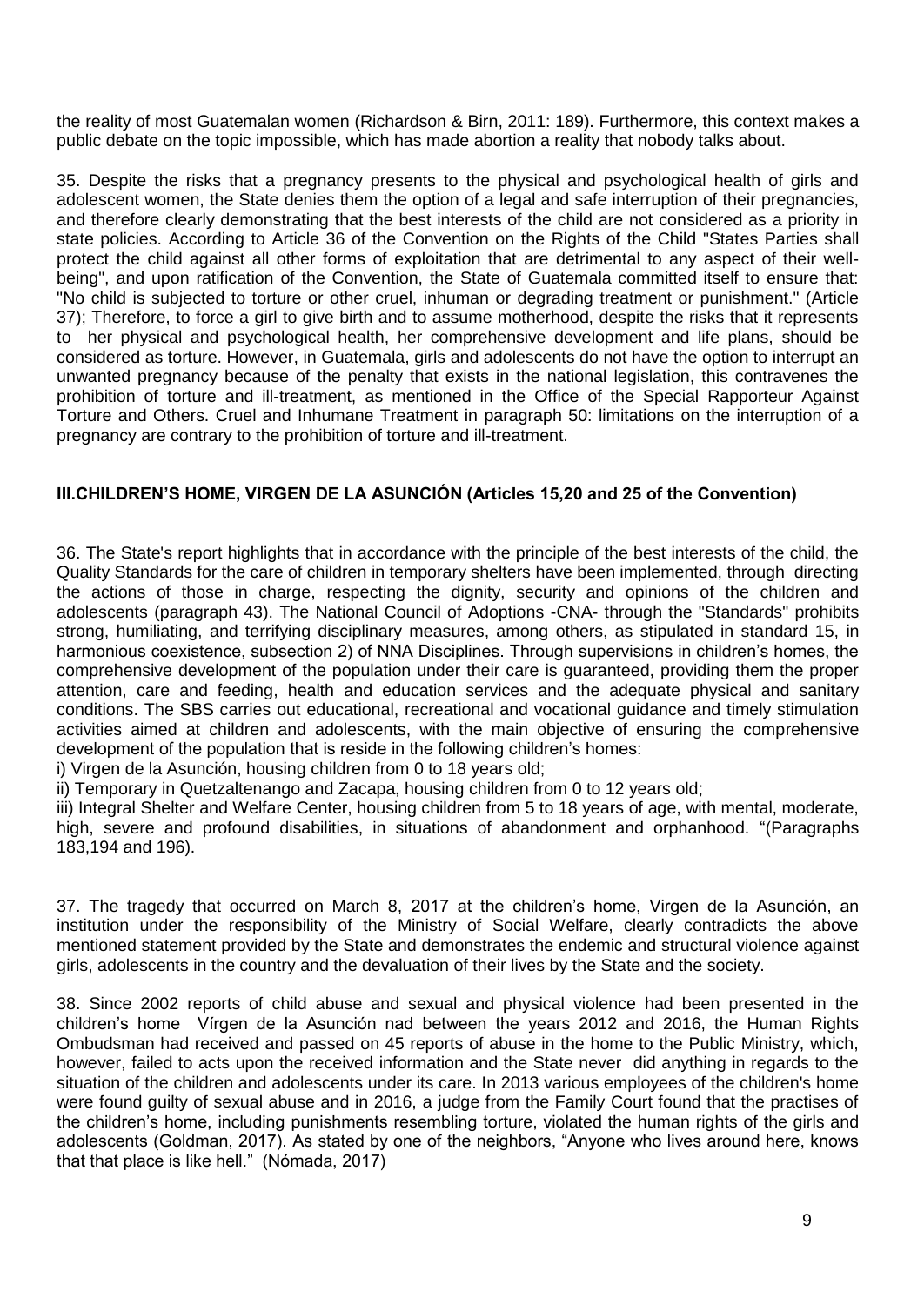39. The girls and adolescents tried to escape this continuum of violence to which they had been subjected to for a long time, and days before the tragedy, they succeeded. On March 7, 60 girls and adolescents escaped. On March 8, the girls and adolescents were violently returned to the home by state authorities and placed under lock and key and in inhumane conditions. In the process in which the girls and adolescents demanded to be allowed to leave, a fire occurred and, when the fire became unsustainable, despite the cries for help from the girls, the state authorities prevented them from leaving. The result was that 43 died and 13 resulted with severe burns. (Goldman, 2017). The State of Guatemala is responsible for the death of 43 girls and adolescents, as an accomplice to the systematic violence lived in the Virgen de jla Asunción Home. In addition, it is incomprehensible why it took so long for help to arrive at the scene to rescue the girls and teenagers. On the day of the tragedy, basic safety rules established in regulations of the National Coordinator for Disaster Reduction -CONRED- were completely ignored. (Goldman, 2017).

40. This case reflects the severe social conditions of violence and discrimination faced by girls and adolescents in Guatemala and, above all, the little or no concern on the part of the government to guarantee their right to a decent life, as well as the lack of compliance with its obligations established in the Convention on the Rights of the Child. This tragedy should not be understood as an isolated event, but rather as the consequence of a system that allows and invisibilizes the violence that is exercised against the children and adolescents under responsibility of the State.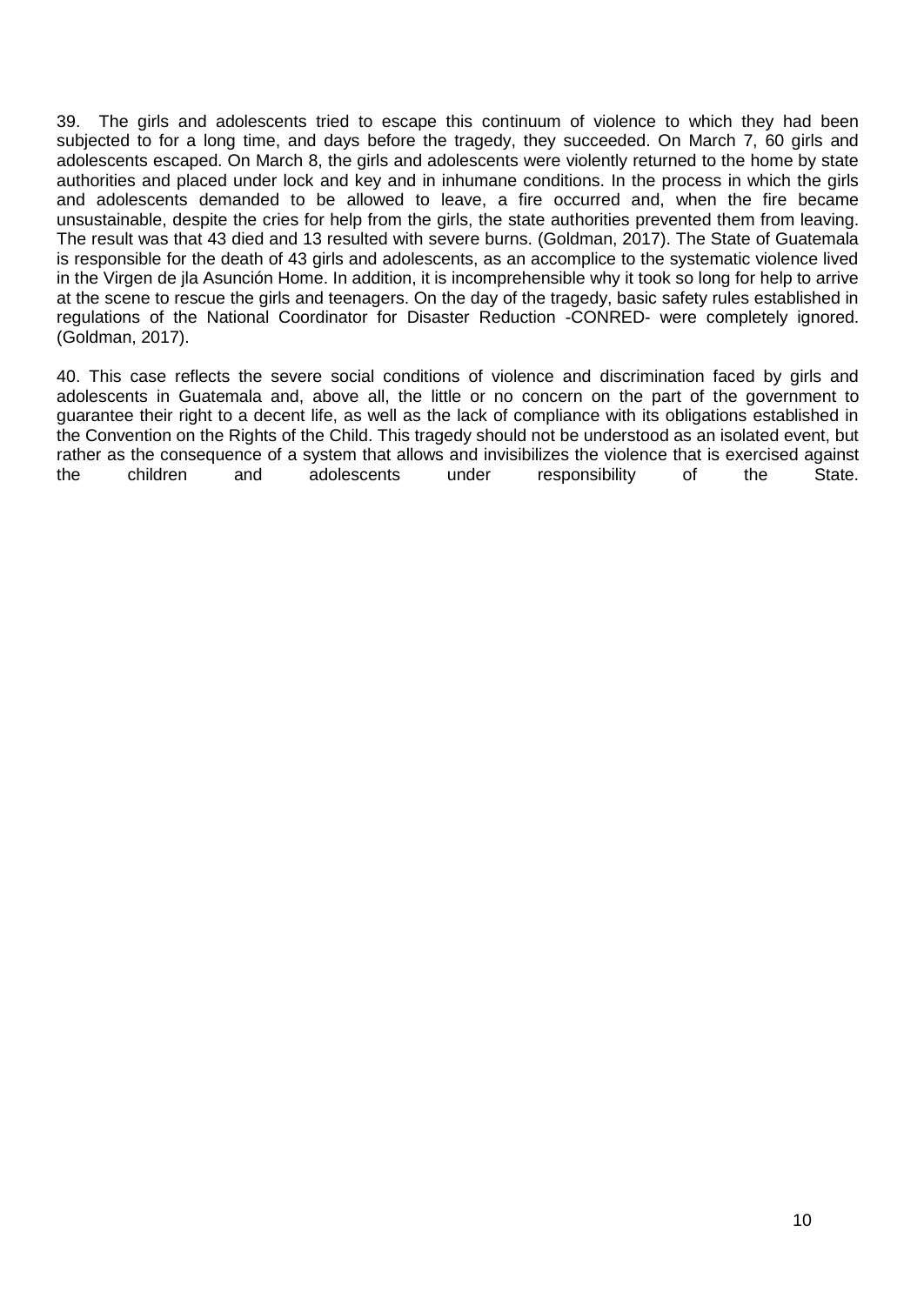#### **IV. RECOMENDACIONES**

1. Create awareness among State authorities and personnel, particularly judges, about the laws such as, the Law Against Femicide and Other Forms of Violence Against Women and The Law of Sexual Violence, Exploitation and Human Trafficking that were designed to protect girls, adolescents and women. The State should emphasize and encourage the implementation of these laws without any type of discrimination or stereotypes. The stereotypes about women in the social imaginary, may affect the way in which these laws are interpreted and therefore make it difficult for women to access justice. Therefore, the State, in order to comply with article 5 of the CEDAW, should spread and educate on the norms that favor women and should emphasize the sentences that have been given in the cases of violence against women as examples for judges and other institutional actors.

2. Realize permanent and systematic campaigns in order to eradicate harmful stereotypes and cultural practices that violate the fundamental rights of girls and adolescent women as well as the rights of girls in educational institutions. Furthermore, create awareness on these topics amongst parents, teachers, students, and community leaders.

3. Implement Comprehensive Sexuality Education in all educational levels in a gradual, age-appropriate manner and guarantee that the education be provided based on the principles of secularity and on scientific knowledge, gender perspective and human rights.

4. Monitor and guarantee the accountability on the provision of modern contraceptive methods in al health centers and guarantee the access to sexual and reproductive health services with a specific focus on the needs of the the children and adolescents of the country.

5. Guarantee access to therapeutic abortion to reduce maternal deaths in adolescents and rates of unsafe abortions in the country. It is also essential to expand access to abortion in cases of sexual violence, considering the high rates of violence against girls and adolescents.

6. The events of the children's home of Virgen de la Asunción, where 43 adolescent girls lost their lives, reveal that the tragedy was merely the tip of an iceberg of the situations of violence in these types of state run children's homes. The lack of resources, care and political will to improve the lives of the adolescents living in state care risks their comprehensive development. The State should assume responsibility of its error and take all possible measures to ensure that the events like those of Virgen de la Asuncion do not occur again.

7. The three State branches should consider the prevention of forced pregnancies and forced motherhoods as a priority to recognize that they are closely linked to the violence against girls and adolescent women and therefore, the State should recognize that obligating a girl or adolescent woman to carry out her pregnancy and to assume maternity against her will is torture.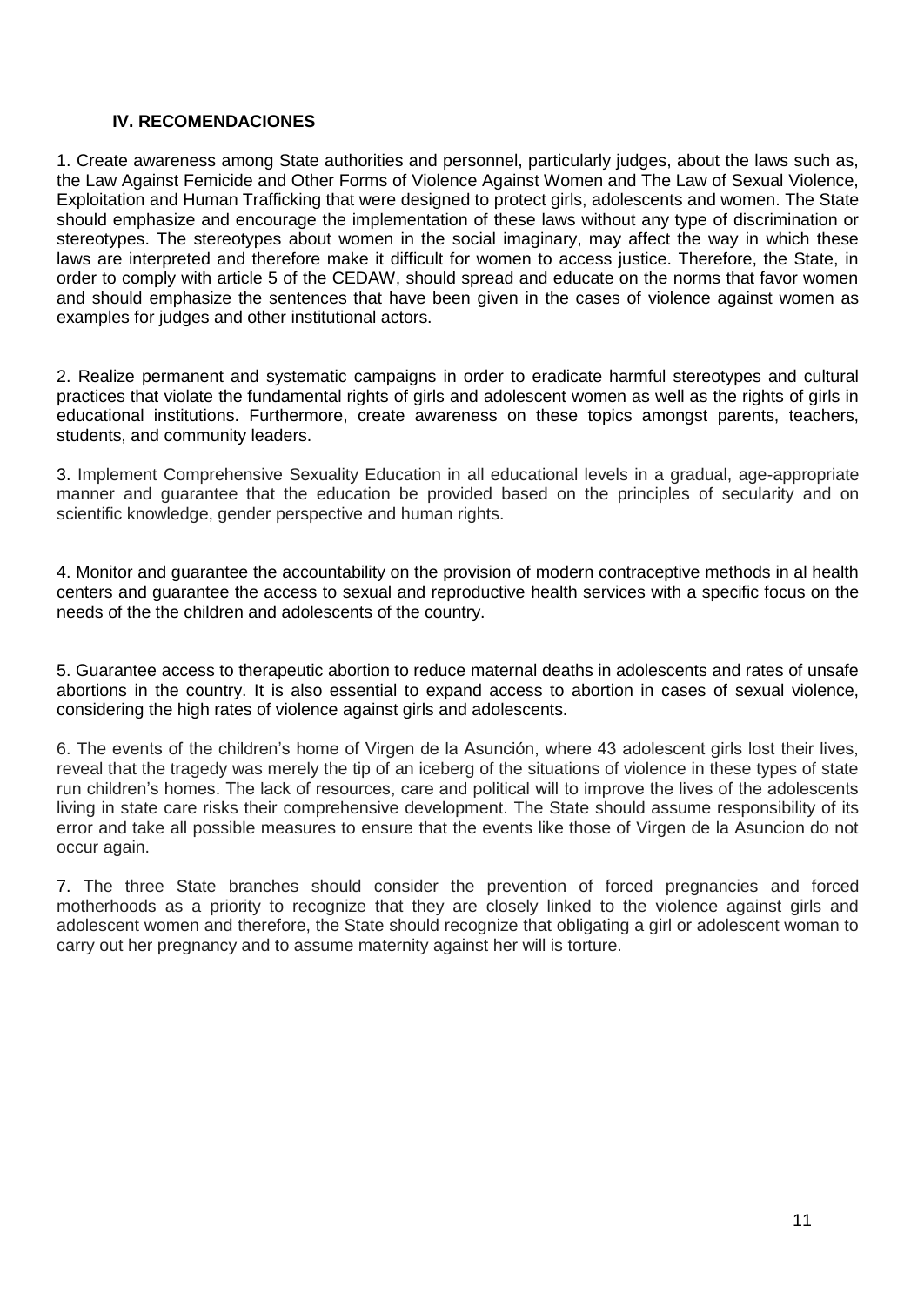## **BIBLIOGRAFÍA CITADA**

Boletín de la Organización Mundial de la Salud vol. 87 (2009) "Embarazo en adolescentes: un problema culturalmente complejo." Web. http://www.who.int/bulletin/volumes/87/6/09-020609/es/

CLADEM. Niñas Madres. Embarazo Y Maternidad Infantil Forzada En América Latina Y El Caribe. Rep.: CLADEM, 2016.

Comisión Interamericana de Derechos Humanos (CIDH). Violencia, Niñez y Crimen Organizado: 2015, Organización de los Estados Americanos, 2015. Print.

Encuesta Nacional De Salud Materno Infantil (ENSMI) 2014-2015. Vol. 6. Ciudad De Guatemala: n.p., 2015. Print.

England, Sarah. " Protecting a Woman's Honor or Protecting Her Sexual Freedom?: Challenging the Guatemalan Patriarchal State through Reforms to Sexual Violence Legislation." Latin American Perspectives 41.1 (2014): 124-42. SAGE Complete. Web.

Francome, Colin. Unsafe Abortion and Women's Health: Change and Liberalization. New York: Routledge, 2015. Print.

Godoy-Paiz, Paola. "Not Just "Another Woman": Femicide and Representation in Guatemala."The Journal of Latin American and Caribbean Anthropology 2.1 (2012): 88-109. Wiley Online Library. Web.

Guatemala. INE, Instituto Nacional De Estadísticas. Encuesta Nacional De Condiciones De Vida-ENCOVI-. Guatemala: n.p., 2015.

Guatemala. INE, Instituto Nacional De Estadísticas. Encuesta Nacional de Empleo e Ingresos, 1-2015, Guatemala, n.p., 2015.

Guatemala. Ministerio De Educación. Protocolo De Identificación, Atención Y Referencia De Casos De Violencia Dentro Del Sistema Educativo Nacional. Ciudad De Guatemala: Gobierno De Guatemala, 2012. Print.

Guatemala. Ministerio De Educación. En Coordinación Con: Con Apoyo De: ESTRATEGIA DE EDUCACIÓN INTEGRAL EN SEXUALIDAD Y PREVENCIÓN DE LA VIOLENCIA Sistematización 2010- 2011 Ministerio De Educación. Ciudad De Guatemala: Gobierno De Guatemala, 2012. Print.

Guatemala. Ministerio De Desarrollo Social, Secretaría De Planificación Y Programaciones De La Presidencia, Consejo Nacional De La Juventud.Política Nacional De Juventud 2012-2020. Ciudad De Guatemala: Gobierno De Guatemala, 2012. Print.

Guatemala. Ministerio De Salud Pública Y Asistencia Social (MSPAS) Instituto Nacional De Estadística (INE) Secretaría De Planificación Y Programación De La Presidencia (Segeplán). VI

Halvorsen, Randee. "Women Caught in a Culture of Violence in Guatemala." Nursing for Women's Health 18.5 (2014): 425-28. Web.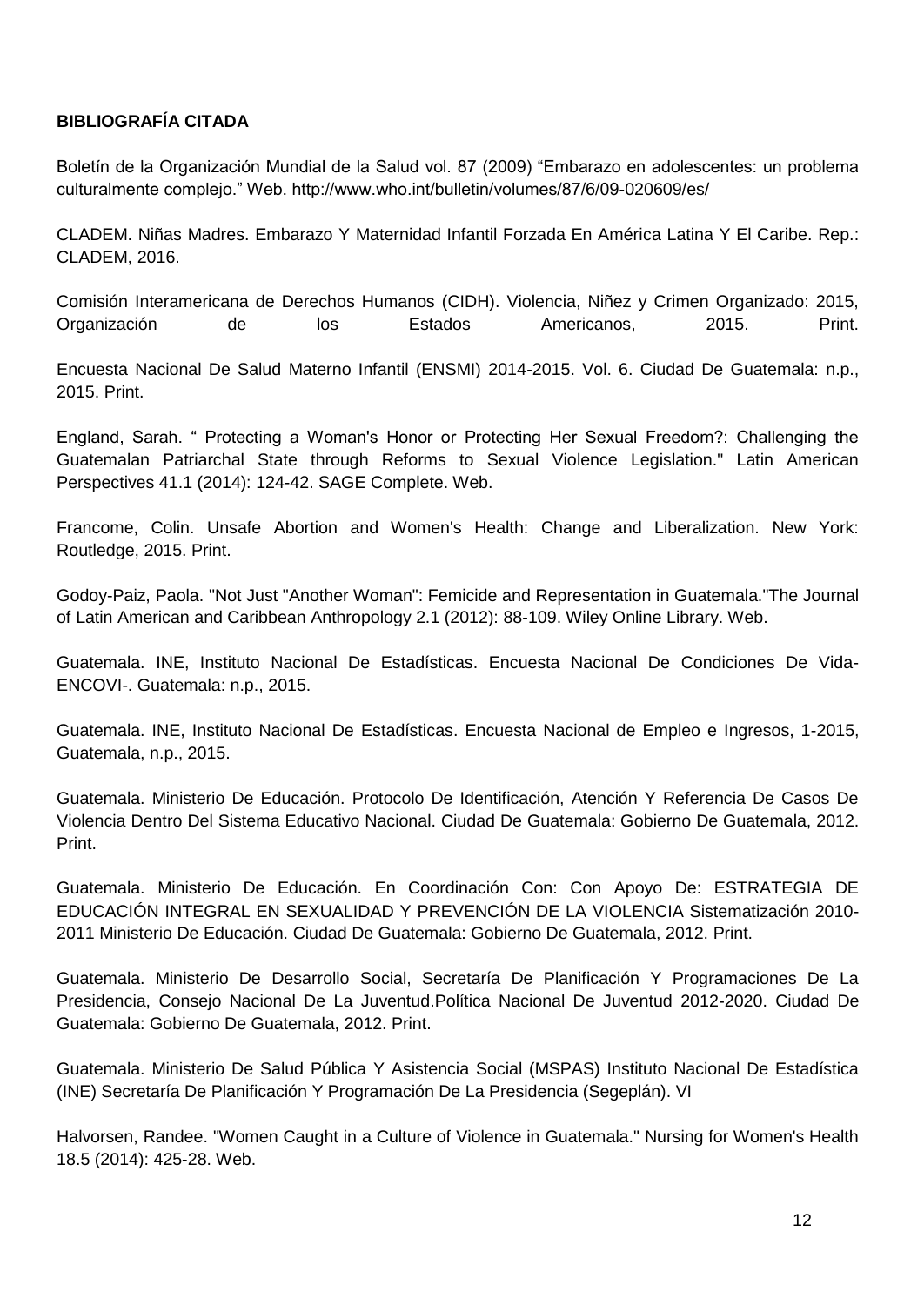Menjivar, Cecilia, and Shannon Drysdale Walsh. "Subverting Justice: Socio-Legal Determinants of Impunity for Violence against Women in Guatemala." Laws 5.3 (2016): n. pag. Web.

Morais Correa."Poverty as a Violation of Human Rights: the Case of Street Children in Guatemala and Brazil." ResearchGate (2014). Web.

Musalo, Karen, and Blaine Bookey. "Crimes Without Punishment: An Update on Violence Against Women and Impunity in Guatemala." Hastings race and Poverty Law Journal 10 (Summer 2013): 265-92. Web.

Mujeres Transformando el Mundo (2015). Los embarazos en niñas y adolescentes en Guatemala ¿Un eslabón más de la continuum de violencia contra las mujeres .Guatemala.

Wotke, Gabriel, and Martín Rodriguez Pellecer. "Las Razones Del Amotinamiento De Las Niñas Del Hogar Seguro." Nomada. N.p., 9 Mar. 2017. Web. 15 Sept. 2017. <https://nomada.gt/las-razones-delamotinamiento-de-las-ninas-del-hogar-seguro/>.

Organización De Las Naciones Unidas Para La Educación, La Ciencia Y La Cultura UNESCO. "Orientaciones Técnicas Internacionales Sobre Educación En Sexualidad, Un Enfoque Basado En Evidencia Orientado a Escuelas, Docentes Y Educadores De La Salud." N.p., June 2010. Web.

Organización Mundial De La Salud,. Salud Para Los Adolescentes Del Mundo Una Segunda Oportunidad En La Segunda Década. Issue brief. Ginebra, Suiza, 2014. Web.

Organización Panamericana De La Salud (PAHO), and Organización Mundial De La Salud. "Violencia Contra Los Niños Y Las Niñas." Http://www.paho.org. N.p., 2017. Web.

OSAR. "EmbarazosEnAdolescentes15-19 Años."Http://www.osarguatemala.org/embarazo.php?id=243. Observatorio De Salud Reproductiva, Web. 23 Aug. 2016. [<http://www.osarguatemala.org/embarazo.php?id=243>](http://www.osarguatemala.org/embarazo.php?id=243).

Procurador De Los Derechos Humanos, Guatemala (PDH). "Estadísticas/ INACIF-Delitos Sexuales (00- 17 Años) Enero 2017." Www.pdh.org.gt. N.p., 2017. Web.

Procurador De Los Derechos Humanos, Guatemala (PDH). "Estadísticas/ INACIF-Delitos sexuales general enero 2017." www.pdh.org.gt. N.p., 2017. Web.

Richardson, Emma, and Anne-Emanuelle Birn. "Sexual and Reproductive Health and Rights in Latin America: An Analysis of Trends, Commitments and Achievements." Health and Behavioural Science 19.38 (2011): 183-92. Web.

Rodriguez, Manuel. "Unicef: 75% De Impunidad En Los Casos De Violencia Contra Menores." La Hora [Ciudad De Guatemala] 17 Sept. 2014: n. pag. Web.

Wulfhorst, Ellen. "Teenage pregnancies rise in Guatemala as girls are deprived of basic sex education, warn healthcare campaigners." Independant, 3 May 2017: n. pag. Web.

"Salud Sexual Y Reproductiva De Las Mujeres Jóvenes En Guatemala, Fact Sheet."